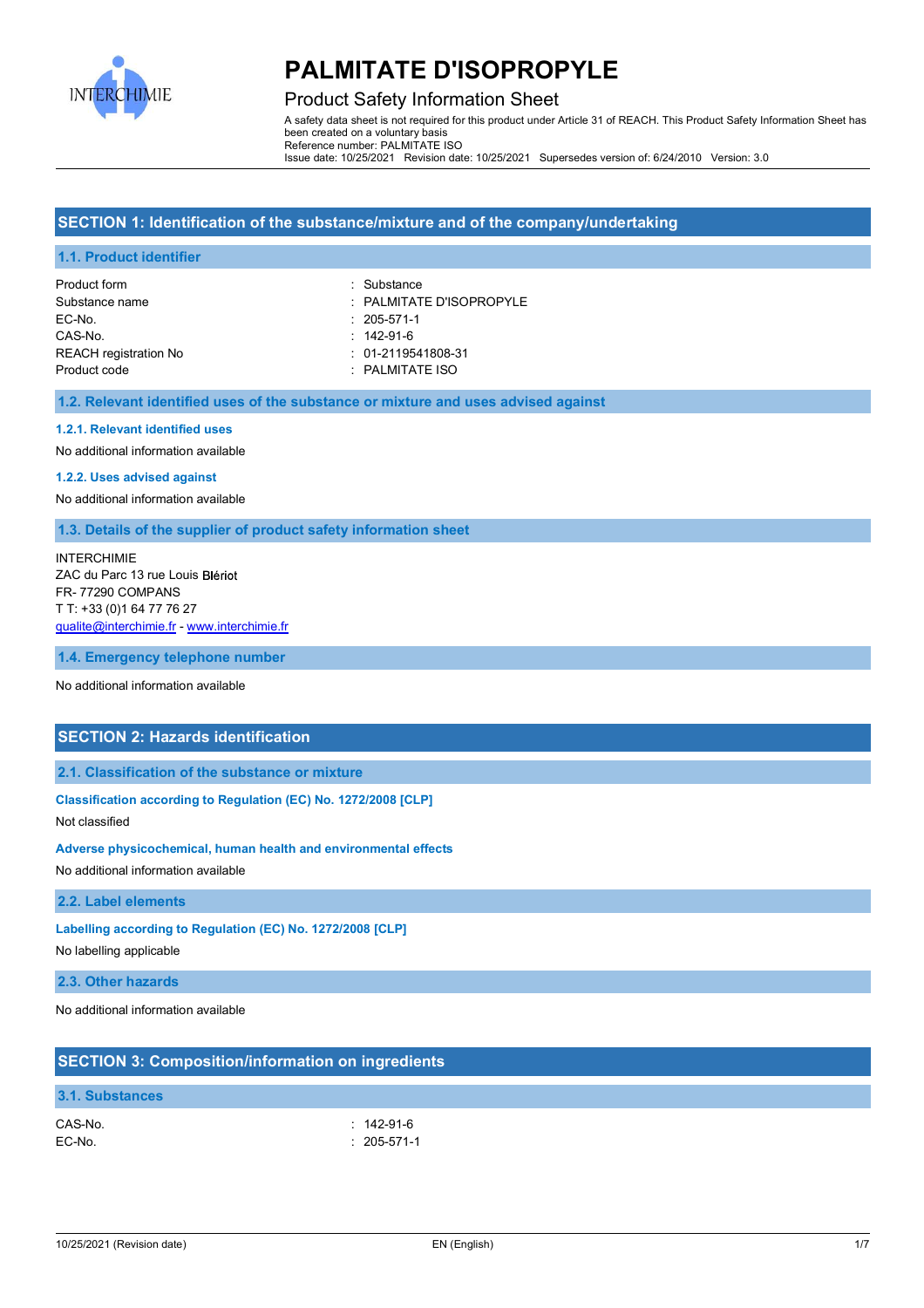# Product Safety Information Sheet

A safety data sheet is not required for this product under Article 31 of REACH. This Product Safety Information Sheet has been created on a voluntary basis

| CAS-No.: 142-91-6<br>$\geq 99$<br>palmitate d'isopropyle<br>EC-No.: 205-571-1<br>REACH-no: 01-2119541808-<br>31 | <b>Name</b> | <b>Product identifier</b> | $\frac{9}{6}$ |
|-----------------------------------------------------------------------------------------------------------------|-------------|---------------------------|---------------|
|                                                                                                                 |             |                           |               |

# **3.2. Mixtures**

Not applicable

| <b>SECTION 4: First aid measures</b>                             |                                                                                                                               |
|------------------------------------------------------------------|-------------------------------------------------------------------------------------------------------------------------------|
| 4.1. Description of first aid measures                           |                                                                                                                               |
| First-aid measures general                                       | : This product is not considered to be hazardous. If you feel unwell, seek medical advice.                                    |
| First-aid measures after inhalation                              | : If you feel unwell, seek medical advice. Remove person to fresh air and keep comfortable<br>for breathing.                  |
| First-aid measures after skin contact                            | : Wash with soapy water.                                                                                                      |
| First-aid measures after eye contact                             | : Rinse eyes with water as a precaution. Consult an eye specialist.                                                           |
| First-aid measures after ingestion                               | : This product is not considered to be hazardous. Get medical advice/attention if you feel<br>unwell. Do not induce vomiting. |
| 4.2. Most important symptoms and effects, both acute and delayed |                                                                                                                               |
|                                                                  |                                                                                                                               |

Symptoms/effects **intervalse and the symptoms/effects** in the symptoms/effects in the symptoms/effects of normal use.

**4.3. Indication of any immediate medical attention and special treatment needed**

May result in aspiration into the lungs. Treat symptomatically.

| <b>SECTION 5: Firefighting measures</b>                        |                                                                                                                                      |
|----------------------------------------------------------------|--------------------------------------------------------------------------------------------------------------------------------------|
| 5.1. Extinguishing media                                       |                                                                                                                                      |
| Suitable extinguishing media<br>Unsuitable extinguishing media | : Carbon dioxide. Water spray. Foam. Dry powder. Sand.<br>: Do not use a heavy water stream.                                         |
| 5.2. Special hazards arising from the substance or mixture     |                                                                                                                                      |
| Hazardous decomposition products in case of fire               | : Toxic fumes may be released. Carbon dioxide. Carbon monoxide, produit de pyrolyse,<br>toxique.                                     |
| 5.3. Advice for firefighters                                   |                                                                                                                                      |
| Protection during firefighting<br>Other information            | Do not attempt to take action without suitable protective equipment.<br>: Prevent fire fighting water from entering the environment. |

| <b>SECTION 6: Accidental release measures</b>                            |                                              |  |
|--------------------------------------------------------------------------|----------------------------------------------|--|
| 6.1. Personal precautions, protective equipment and emergency procedures |                                              |  |
| General measures                                                         | : Spill area may be slippery. Evacuate area. |  |

# **6.1.1. For non-emergency personnel**

No additional information available

### **6.1.2. For emergency responders**

No additional information available

**6.2. Environmental precautions**

Avoid release to the environment. Notify authorities if product enters sewers or public waters.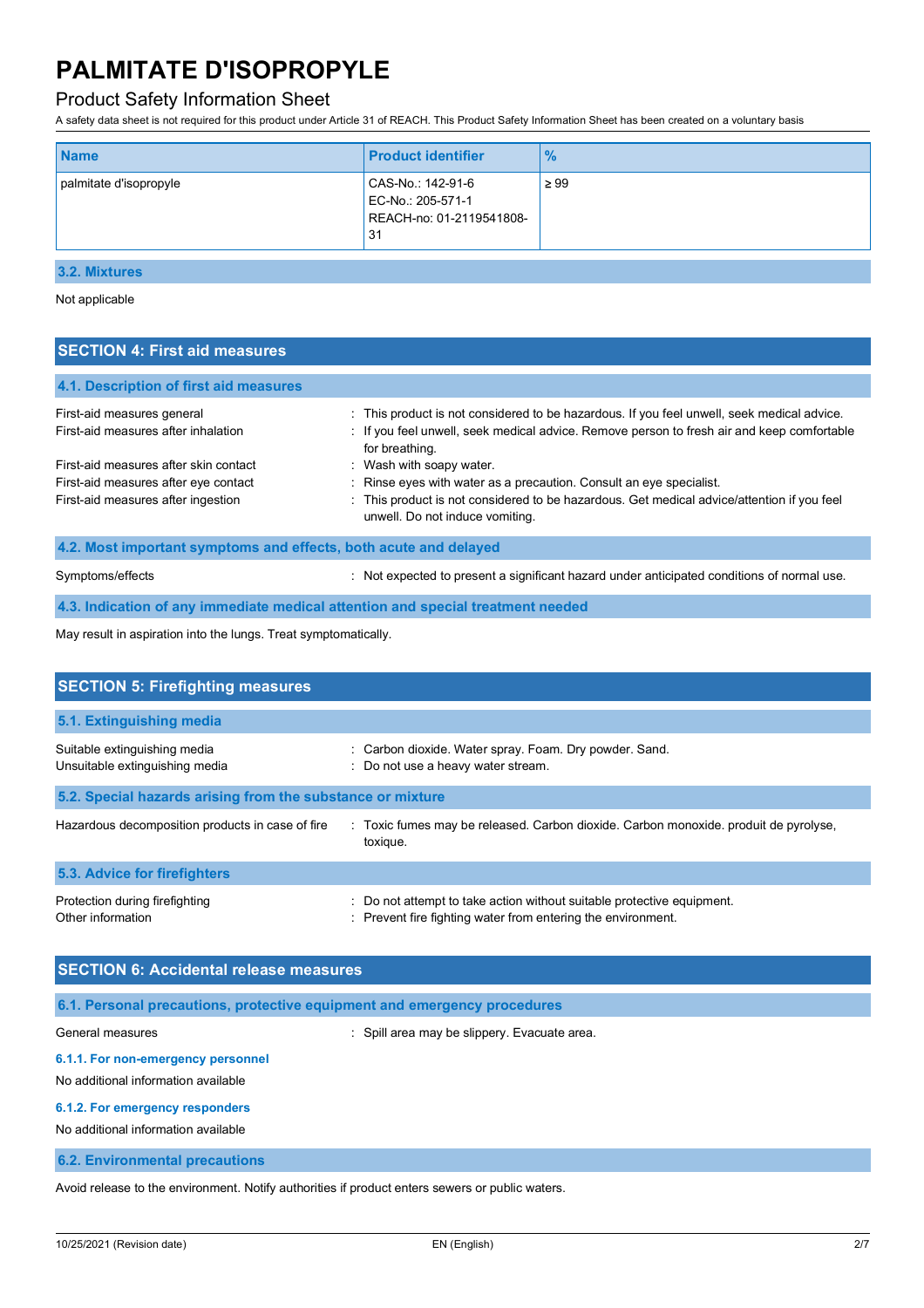## Product Safety Information Sheet

A safety data sheet is not required for this product under Article 31 of REACH. This Product Safety Information Sheet has been created on a voluntary basis

| 6.3. Methods and material for containment and cleaning up |                                                                                 |  |
|-----------------------------------------------------------|---------------------------------------------------------------------------------|--|
| Methods for cleaning up                                   | Take up liquid spill into absorbent material. Mechanically recover the product. |  |
| Other information                                         | : Dispose of materials or solid residues at an authorized site.                 |  |

### **6.4. Reference to other sections**

For further information refer to section 8: "Exposure controls/personal protection". For disposal of solid materials or residues refer to section 13 : "Disposal considerations".

| <b>SECTION 7: Handling and storage</b>                            |                                                                                                                                                                                                    |
|-------------------------------------------------------------------|----------------------------------------------------------------------------------------------------------------------------------------------------------------------------------------------------|
| 7.1. Precautions for safe handling                                |                                                                                                                                                                                                    |
| Precautions for safe handling<br>Hygiene measures                 | This product is not considered to be hazardous.<br>: Always wash hands after handling the product. Do not eat, drink or smoke when using this<br>product. Wash contaminated clothing before reuse. |
| 7.2. Conditions for safe storage, including any incompatibilities |                                                                                                                                                                                                    |
| Storage conditions                                                | : Keep container closed when not in use. Keep away from sources of ignition.                                                                                                                       |

**7.3. Specific end use(s)**

No additional information available

# **SECTION 8: Exposure controls/personal protection**

### **8.1. Control parameters**

**8.1.1 National occupational exposure and biological limit values**

### No additional information available

**8.1.2. Recommended monitoring procedures**

No additional information available

#### **8.1.3. Air contaminants formed**

No additional information available

#### **8.1.4. DNEL and PNEC**

No additional information available

#### **8.1.5. Control banding**

No additional information available

### **8.2. Exposure controls**

### **8.2.1. Appropriate engineering controls**

No additional information available

### **8.2.2. Personal protection equipment**

**8.2.2.1. Eye and face protection**

#### **Eye protection:**

Wear security glasses which protect from splashes

### **8.2.2.2. Skin protection**

**Skin and body protection:** Wear suitable protective clothing

**Hand protection:** Protective gloves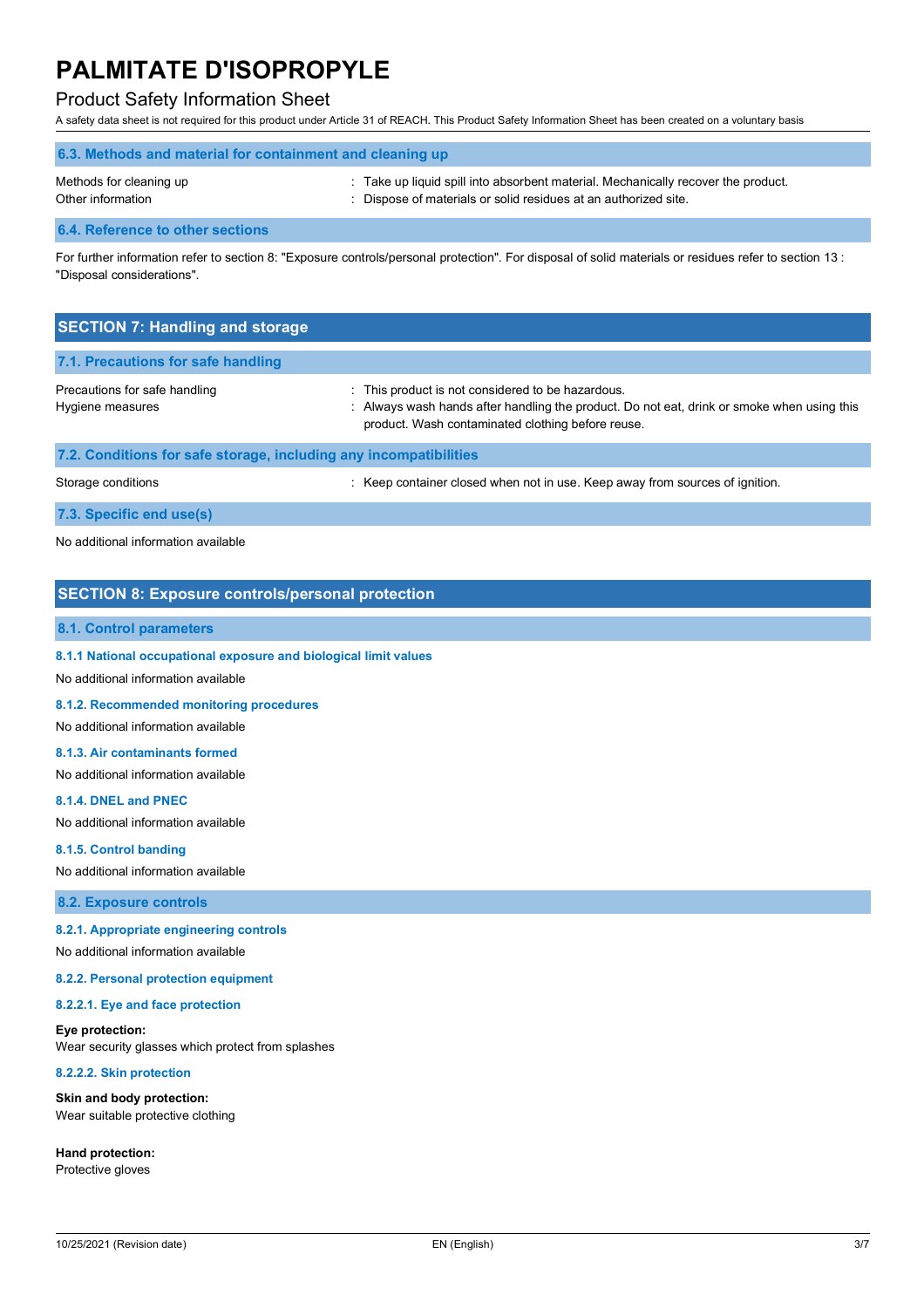## Product Safety Information Sheet

A safety data sheet is not required for this product under Article 31 of REACH. This Product Safety Information Sheet has been created on a voluntary basis

### **8.2.2.3. Respiratory protection**

### **Respiratory protection:**

In case of insufficient ventilation, wear suitable respiratory equipment

### **8.2.2.4. Thermal hazards**

No additional information available

### **8.2.3. Environmental exposure controls**

No additional information available

| <b>SECTION 9: Physical and chemical properties</b> |  |  |  |
|----------------------------------------------------|--|--|--|
|----------------------------------------------------|--|--|--|

### **9.1. Information on basic physical and chemical properties**

| Physical state<br>Colour<br>Odour<br>Odour threshold<br>рH<br>Relative evaporation rate (butylacetate=1)<br>Melting point<br>Freezing point<br>Boiling point<br>Flash point<br>Auto-ignition temperature<br>Decomposition temperature<br>Flammability (solid, gas)<br>Vapour pressure<br>Relative vapour density at 20 °C<br>Relative density<br>Solubility<br>Partition coefficient n-octanol/water (Log Pow)<br>Viscosity, kinematic<br>Viscosity, dynamic<br><b>Explosive properties</b> | : Liquid<br>Colourless.<br>odourless.<br>No data available<br>No data available<br>No data available<br>$\approx$ 13.5 °C<br>No data available<br>$\approx$ 160 °C (2mbar)<br>$\approx$ 168 °C<br>No data available<br>No data available<br>No data available<br>$< 0.001$ hPa (20°C)<br>$\approx 0.85$ g/cm3<br>No data available<br>No data available<br>: 8.16<br>No data available<br>No data available<br>: No data available |
|---------------------------------------------------------------------------------------------------------------------------------------------------------------------------------------------------------------------------------------------------------------------------------------------------------------------------------------------------------------------------------------------------------------------------------------------------------------------------------------------|------------------------------------------------------------------------------------------------------------------------------------------------------------------------------------------------------------------------------------------------------------------------------------------------------------------------------------------------------------------------------------------------------------------------------------|
| Oxidising properties<br><b>Explosive limits</b>                                                                                                                                                                                                                                                                                                                                                                                                                                             | No data available<br>No data available                                                                                                                                                                                                                                                                                                                                                                                             |
|                                                                                                                                                                                                                                                                                                                                                                                                                                                                                             |                                                                                                                                                                                                                                                                                                                                                                                                                                    |

### **9.2. Other information**

No additional information available

## **SECTION 10: Stability and reactivity**

### **10.1. Reactivity**

The product is stable at normal handling and storage conditions.

## **10.2. Chemical stability**

Stable under normal conditions.

**10.3. Possibility of hazardous reactions**

Stable under normal conditions of use.

**10.4. Conditions to avoid**

No additional information available

**10.5. Incompatible materials**

Strong reducing agents. Oxidizing agent. Strong acids.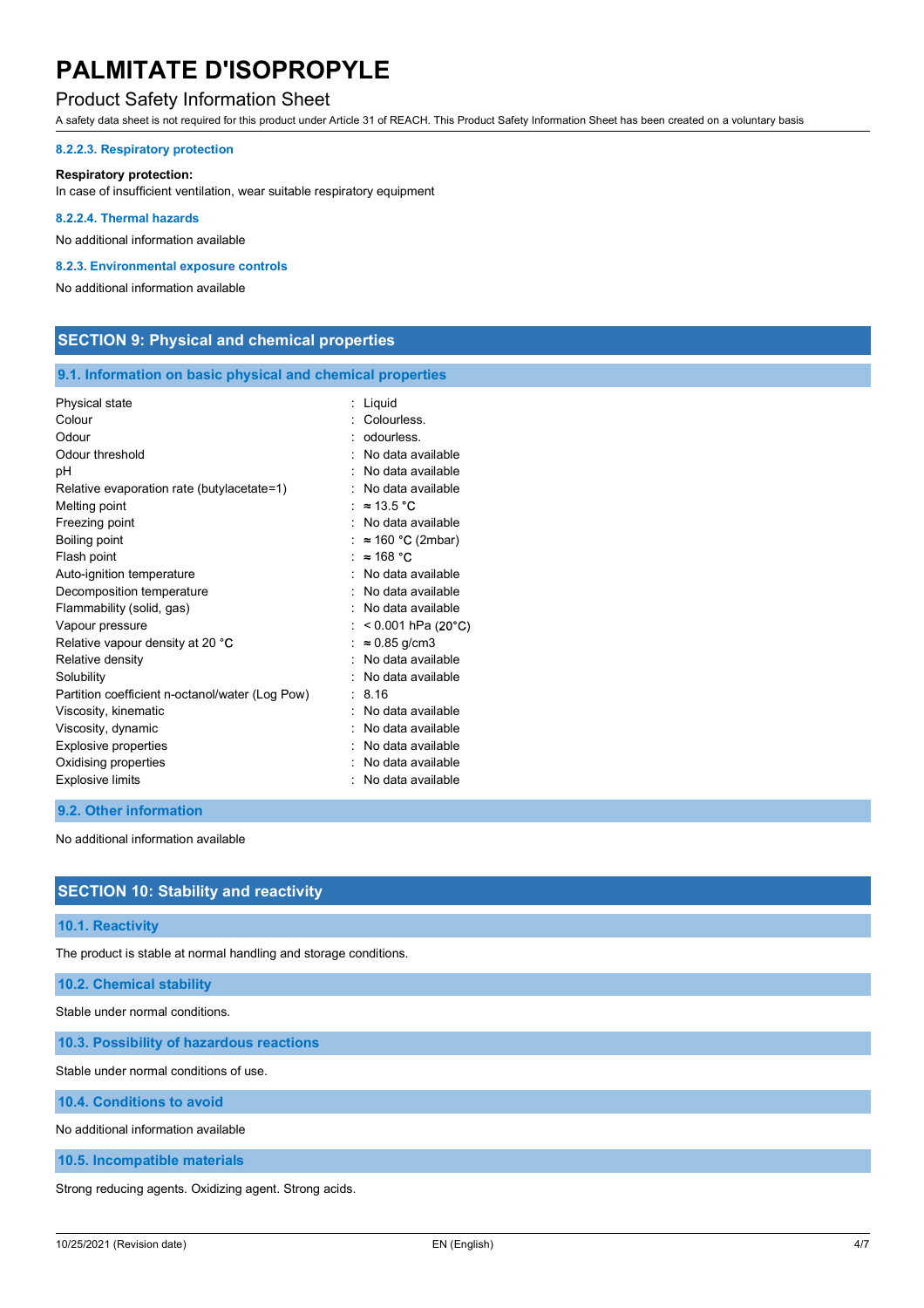# Product Safety Information Sheet

A safety data sheet is not required for this product under Article 31 of REACH. This Product Safety Information Sheet has been created on a voluntary basis

# **10.6. Hazardous decomposition products**

Carbon monoxide. Carbon dioxide. fume.

| <b>SECTION 11: Toxicological information</b>                                    |                                                                 |  |
|---------------------------------------------------------------------------------|-----------------------------------------------------------------|--|
| 11.1 Information on toxicological effects                                       |                                                                 |  |
| Acute toxicity (oral)<br>Acute toxicity (dermal)<br>Acute toxicity (inhalation) | Not classified<br>$\bullet$<br>Not classified<br>Not classified |  |
| <b>PALMITATE D'ISOPROPYLE (142-91-6)</b>                                        |                                                                 |  |
| LD50 oral rat                                                                   | > 5000 mg/kg mousse                                             |  |
| Skin corrosion/irritation                                                       | Not classified                                                  |  |
| Serious eye damage/irritation                                                   | Not classified                                                  |  |
| Respiratory or skin sensitisation                                               | Not classified                                                  |  |
| Germ cell mutagenicity                                                          | Not classified                                                  |  |
| Carcinogenicity                                                                 | Not classified                                                  |  |
| Reproductive toxicity                                                           | Not classified                                                  |  |
| STOT-single exposure                                                            | Not classified                                                  |  |
| STOT-repeated exposure                                                          | Not classified                                                  |  |
| <b>PALMITATE D'ISOPROPYLE (142-91-6)</b>                                        |                                                                 |  |
| NOAEL (oral, rat, 90 days)                                                      | 1000 mg/kg bodyweight/day                                       |  |
| Aspiration hazard                                                               | Not classified                                                  |  |

| <b>SECTION 12: Ecological information</b>                    |                                                                                                                          |
|--------------------------------------------------------------|--------------------------------------------------------------------------------------------------------------------------|
| 12.1. Toxicity                                               |                                                                                                                          |
| Ecology - general                                            | The product is not considered harmful to aquatic organisms nor to cause long-term adverse<br>effects in the environment. |
| Hazardous to the aquatic environment, short-term<br>(acute)  | : Not classified                                                                                                         |
| Hazardous to the aquatic environment, long-term<br>(chronic) | : Not classified                                                                                                         |
| <b>PALMITATE D'ISOPROPYLE (142-91-6)</b>                     |                                                                                                                          |
| LC50 - Fish [1]                                              | > 10000 mg/l 96h - Brachydanio rerio (poisson zèbre)                                                                     |
| EC50 - Crustacea [1]                                         | > 3000 mg/l 48 h - Daphnia magna                                                                                         |
| EC50 72h - Algae [1]                                         | > 0.05 mg/l 72 h - Scenedesmus subspicatus                                                                               |
| 12.2. Persistence and degradability                          |                                                                                                                          |
| <b>PALMITATE D'ISOPROPYLE (142-91-6)</b>                     |                                                                                                                          |
| Persistence and degradability                                | Biodegradable.                                                                                                           |
| 12.3. Bioaccumulative potential                              |                                                                                                                          |
| <b>PALMITATE D'ISOPROPYLE (142-91-6)</b>                     |                                                                                                                          |
| Partition coefficient n-octanol/water (Log Pow)              | 8.16                                                                                                                     |
| 12.4. Mobility in soil                                       |                                                                                                                          |

No additional information available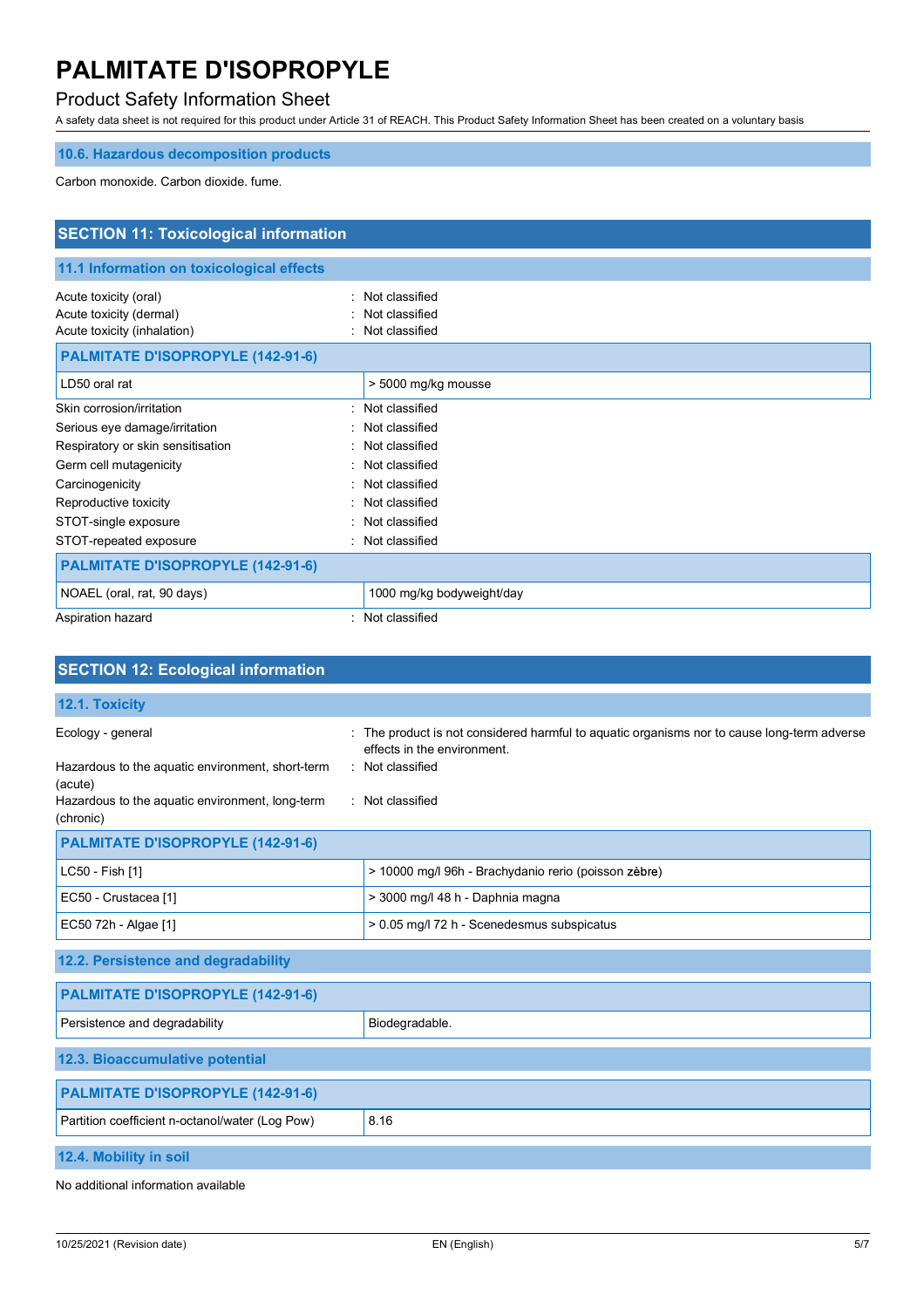# Product Safety Information Sheet

A safety data sheet is not required for this product under Article 31 of REACH. This Product Safety Information Sheet has been created on a voluntary basis

| 12.5. Results of PBT and vPvB assessment |
|------------------------------------------|
| No additional information available      |
| 12.6. Other adverse effects              |
| No additional information available      |

### **SECTION 13: Disposal considerations**

**13.1. Waste treatment methods**

Regional legislation (waste)  $\qquad \qquad$ : Disposal must be done according to official regulations.

## **SECTION 14: Transport information**

| In accordance with ADR / IMDG / IATA / ADN / RID |               |               |               |               |  |
|--------------------------------------------------|---------------|---------------|---------------|---------------|--|
| <b>ADR</b>                                       | <b>IMDG</b>   | <b>IATA</b>   | <b>ADN</b>    | <b>RID</b>    |  |
| 14.1. UN number                                  |               |               |               |               |  |
| Not regulated                                    | Not regulated | Not regulated | Not regulated | Not regulated |  |
| 14.2. UN proper shipping name                    |               |               |               |               |  |
| Not regulated                                    | Not regulated | Not regulated | Not regulated | Not regulated |  |
| 14.3. Transport hazard class(es)                 |               |               |               |               |  |
| Not regulated                                    | Not regulated | Not regulated | Not regulated | Not regulated |  |
| 14.4. Packing group                              |               |               |               |               |  |
| Not regulated                                    | Not regulated | Not regulated | Not regulated | Not regulated |  |
| <b>14.5. Environmental hazards</b>               |               |               |               |               |  |
| Not regulated                                    | Not regulated | Not regulated | Not regulated | Not regulated |  |
| No supplementary information available           |               |               |               |               |  |

**14.6. Special precautions for user**

# **Overland transport**

Not regulated

**Transport by sea** Not regulated

**Air transport** Not regulated

**Inland waterway transport** Not regulated

**Rail transport** Not regulated

**14.7. Transport in bulk according to Annex II of Marpol and the IBC Code**

Not applicable